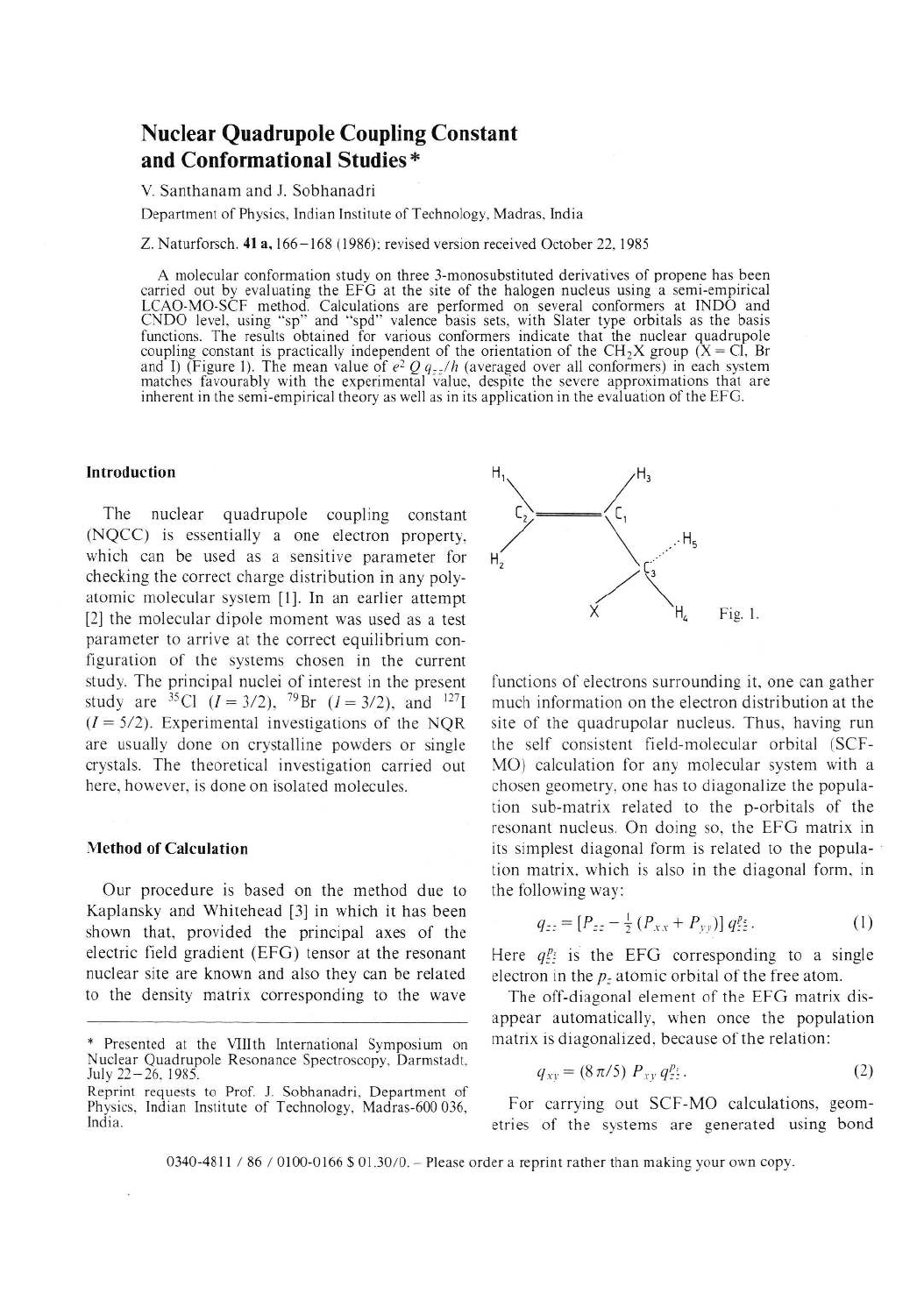lengths and bond angles taken from the compilation volume of Sutton [4] and only tetrahedral and trigonal bond angles are used. Calculations at intermediate (complete) neglect of differential overlap (INDO, CNDO) levels are performed with both "sp" and "spd" basis sets for ten conformations in each system. All computations are carried out using Pople's [5] original programme with little modification required for including bromine and iodine in the picture. The programme was run on a computer IBM 370 at I.I.T., Madras, India.

## Results and Discussion

Results of the various calculations performed on several conformers in each system indicate clearly that the NQCC is almost independent of the orientation of the  $CH<sub>2</sub>X$  group. The mean value of the coupling constant averaged over all conformers in each system is given in Table 1. Comparison with the experimental data shows that the results obtained by the INDO method with "sp" basis set fall much closer to the experimental values. Calculation with "spd" basis set overestimates the coupling in all cases. Inclusion of the "d" orbitals in the basis set is generally expected to improve the accuracy of the calculation at the loss of a simple pictorial description of the molecular orbitals [6]. Many authors  $[7-10]$  have also realized the need for explicit inclusion of such polarization functions into the basis set for better prediction of molecular properties. The reason for the overestimation of the coupling constants in our calculations is two fold. Firstly, although we are increasing the size of the basis set by including the d-orbitals, the empirical parameters used in such an extension scheme are rather uncertain. Secondly, the effective electronegativity of the halogen atom is raised when once d-orbitals are included in the basis set. This results in a greater charge transfer to the quadrupolar nucleus and a consequent increase in the elements of the density matrix that determine the magnitude of the coupling constants.

As pointed out earlier, the EFG at the site of the resonant nucleus and hence the NQCC are almost independent of the orientation of the  $CH<sub>2</sub>X$  group with respect to the rigid  $C=C$  structure. This is, in

**Table 1. Nuclear quadrupole coupling constants in MHz.**

| Calculated mean value    |                    |                   |                    | Experimental                                          |
|--------------------------|--------------------|-------------------|--------------------|-------------------------------------------------------|
| <b>INDO</b><br>sp        | <b>INDO</b><br>spd | <b>CNDO</b><br>sp | <b>CNDO</b><br>spd | value or value<br>obtained from<br>empirical relation |
| 3-Chloropropene<br>77.56 | 93.07              | 83.93             | 99.73              | 67.50                                                 |
| 3-Bromopropene<br>573.19 | 702.24             | 622.70            | 749.85             | 506.25                                                |
| 3-Iodopropene            | 1905.74 2315.83    | 2048.06           | 2498.54            | 1620.00                                               |

fact, an expected results, because the change in the orientation of the  $CH<sub>2</sub>X$  group does not at all alter the distance of the resonant nucleus from the carbon atom to which it is bonded nor the distances of the resonant atom from the methyl group protons. The minor changes observed are obviously due to the change in the disposition of the resonant atom with respect to the C=C bond. Also the differences between the energies of various conformers in each system are quite small, and therefore the  $CH<sub>2</sub>X$ group is as such a freely rotating one. Hence one cannot expect much change in the value of the EFG when the  $CH<sub>2</sub>X$  group changes its orientation. Since no experimental data on 3-bromopropene and 3-iodopropene are as such available for comparison with our theoretical values, the following empirical relations [11] have been used

$$
{}^{127}\text{I}(e^2 \, Q \, q_{zz}/h) / {}^{79}\text{Br}(e^2 \, Q \, q_{zz}/h) = 3.2 \pm 0.3,
$$
\n
$$
{}^{79}\text{Br}(e^2 \, Q \, q_{zz}/h) / {}^{35}\text{Cl}(e^2 \, Q \, q_{zz}/h) = 7.5 \pm 0.5.
$$
\n(3)

In all, there is a general overall agreement between our theoretical values and the experimental solid state values (or anticipated values from empirical relations) despite the inherent assumptions in both the semi-empirical SCF-MO scheme and in its application to calculating EFG's.

### *Acknowledgement*

The authors wish to thank Dr. K. V. S. Rama Rao and Dr. Rama Prabu of Physics Department, Indian Institute of Technology, Madras for their invaluable help in carrying out the present work.